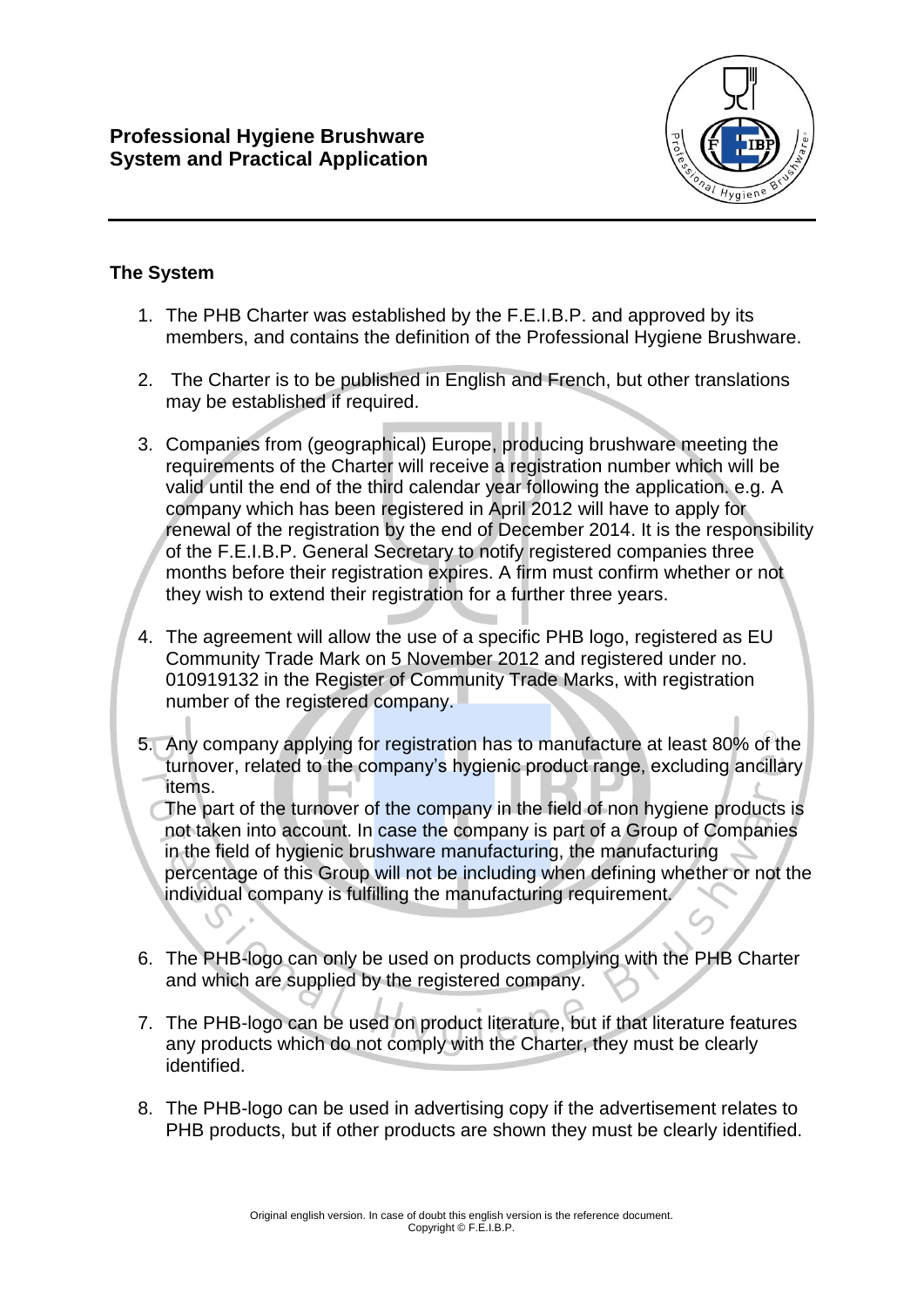

- 9. The PHB Committee has the power to withdraw registration and demand an explanation if a complaint is forth coming and there is evidence of non compliance.
- 10.All applicants will have to sign a document (application form) stating that they will abide by the rules of the PHB Charter and confirm that their products comply with the PHB definition.

## **Practical Application**

- 11.Companies interested in the PHB agreement must make an application to their National Federation if one exists, or otherwise direct to the F.E.I.B.P.
- 12.The National Federations which are members of the F.E.I.B.P. are authorised

12.1. To receive applications, with a duplicate application being sent to the secretariat in order to maintain a central data base.

12.2. To examine the applications and to produce a report to be forwarded to the F.E.I.B.P. PHB Committee. If the reports are positive, they will be forwarded to the F.E.I.B.P. PHB Committee for consideration, and if the application is accepted by the PHB Committee, the Company will obtain an agreement from the F.E.I.B.P. and can use the PHB Logo.

12.3. Previous to the formal registration, the applicant company has to attend a Working Group PHB meeting to present company and PHB products.

- 13.The applicant company will be asked to sign an agreement that they will abide by the rules of the PHB Charter, and that their hygiene products comply with the PHB definition.
- 14.The application for registration under the Professional Hygiene Brushware Charter is open to all members of the national Associations affiliated to the F.E.I.B.P. who manufacture products which comply with the Hygiene Charter, plus any other companies who are not members of the Association who also manufacture products which comply with the Hygiene Charter. Applications must be accompanied by the appropriate fee, which in the case of applicants from companies who are members of national Associations affiliated to the F.E.I.B.P. will be €400.00 for the initial application and €300.00 per annum thereafter. For applications from companies who are not members of national Associations affiliated to the F.E.I.B.P., the fee will be €400.00 for the initial application plus the normal fee payable to the F.E.I.B.P. for a European country without an Association and then €300.00 per annum thereafter plus the normal fee payable to the F.E.I.B.P. for a European country without an